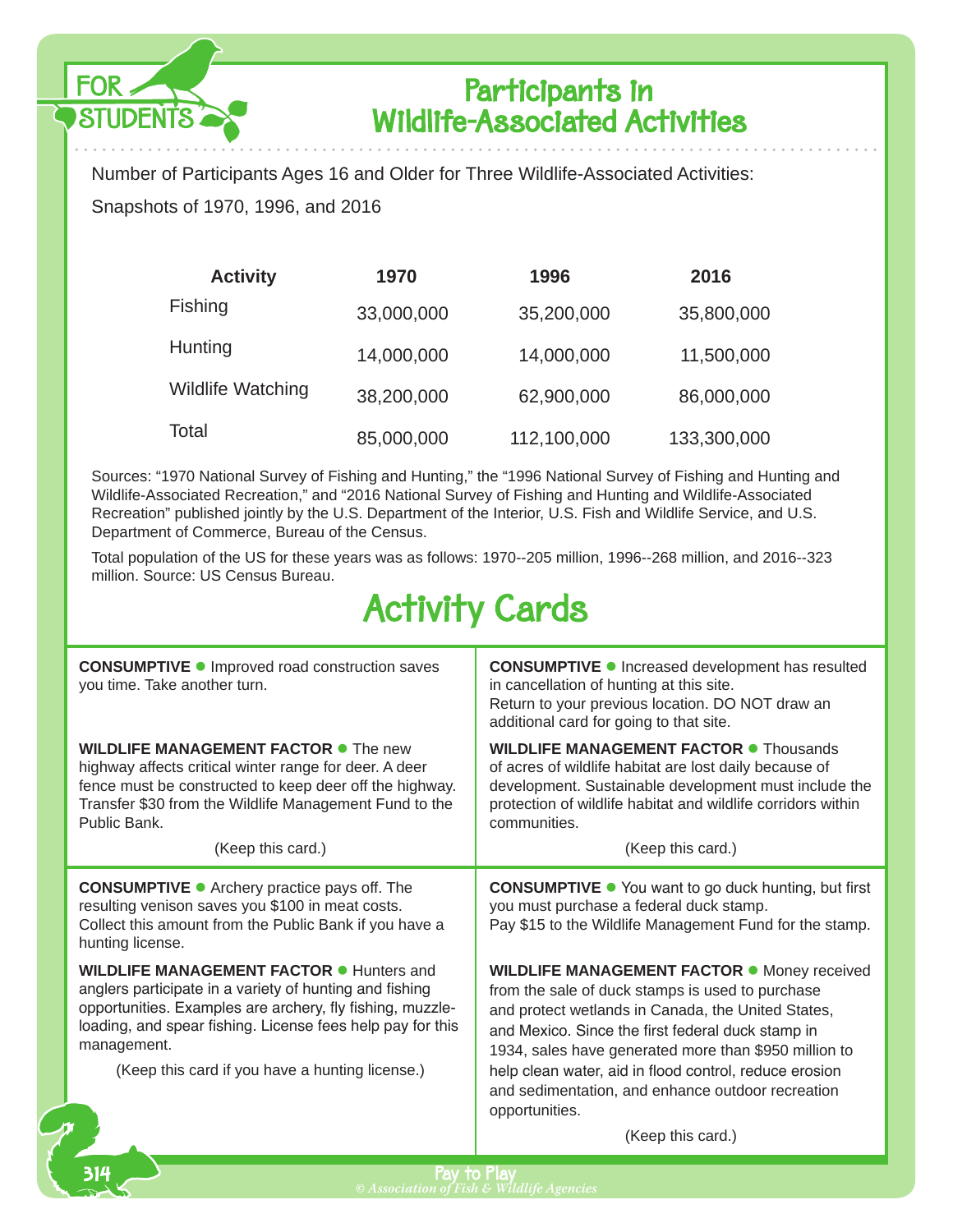| FOR »<br><b>Activity Cards</b>                                                                                                                                                                                                                                                                          |                                                                                                                                                                                                                                                                    |
|---------------------------------------------------------------------------------------------------------------------------------------------------------------------------------------------------------------------------------------------------------------------------------------------------------|--------------------------------------------------------------------------------------------------------------------------------------------------------------------------------------------------------------------------------------------------------------------|
| <b>CONSUMPTIVE ·</b> Good fortune! You have won first<br>prize in a fishing contest. Collect \$50 from the Public<br>Bank if you have a fishing license.                                                                                                                                                | <b>CONSUMPTIVE .</b> Dry weather and poor forage have<br>reduced the deer population in your hunting area. You must<br>buy your meat this year. Pay \$150 to the Public Bank.                                                                                      |
| <b>WILDLIFE MANAGEMENT FACTOR • Most</b><br>states maintain a number of fish hatcheries to stock<br>public fishing areas. Transfer \$25 from the Wildlife<br>Management Fund to the Public Bank.<br>(Keep this card if you have a fishing license.)                                                     | <b>WILDLIFE MANAGEMENT FACTOR • Deer</b><br>management involves aerial surveys, habitat protection<br>and improvement, and law enforcement. Transfer \$50<br>from the Wildlife Management Fund to the Public Bank.<br>(Keep this card.)                            |
| <b>CONSUMPTIVE ·</b> You just caught your favorite lure<br>on a submerged stump. Pay \$5 to the Public Bank for a<br>replacement.                                                                                                                                                                       | <b>CONSUMPTIVE .</b> You spend most of the day collecting<br>firewood that was used to cook the delicious fish you<br>caught. Your energy level is so high that you get to take<br>another turn if you have a fishing license.                                     |
| <b>WILDLIFE MANAGEMENT FACTOR • There is a</b><br>federal tax on fishing gear that helps pay for sportfish<br>restoration. Transfer \$50 from the Public Bank to the<br>Wildlife Management Fund.                                                                                                       | WILDLIFE MANAGEMENT FACTOR . The trees for<br>your firewood are a renewable resource that benefits<br>both wildlife and people. For forest management,<br>transfer \$25 from the Wildlife Management Fund to the<br>Public Bank.                                   |
| (Keep this card if you have a fishing license.)                                                                                                                                                                                                                                                         | (Keep this card if you have a fishing license.)                                                                                                                                                                                                                    |
| <b>CONSUMPTIVE .</b> This site is being used for the annual<br>cut-your-own Christmas tree sale. Pay \$20 to the<br>Wildlife Management Fund for a tree of your choice.                                                                                                                                 | <b>CONSUMPTIVE .</b> Your request to hunt on private<br>property has been denied. Lose your next turn.                                                                                                                                                             |
| <b>WILDLIFE MANAGEMENT FACTOR • This area is</b><br>managed by the State Forest Service in an effort to<br>benefit both wildlife and people. Transfer \$30 from the<br>Wildlife Management Fund to the Public Bank.                                                                                     | <b>WILDLIFE MANAGEMENT FACTOR ·</b> Private land<br>is critical to wildlife management. Cooperation from<br>landowners is an important part of a wildlife agency's<br>mission.                                                                                     |
| (Keep this card.)                                                                                                                                                                                                                                                                                       | (Keep this card.)                                                                                                                                                                                                                                                  |
| <b>CONSUMPTIVE ·</b> A bountiful mussel harvest enables<br>you to have a "mussel bake" for your friends if you have<br>a fishing license. If you do not have a fishing license,<br>pay a \$100 fine to the Wildlife Management Fund for<br>poaching mussels.                                            | <b>CONSUMPTIVE .</b> The morel mushrooms you find today<br>are a delicious addition to your dinner. A restaurant<br>owner likes your dinner dish. He was so impressed that<br>he bought your recipe for the La Petite Chateau for \$100<br>(from the Public Bank). |
| <b>WILDLIFE MANAGEMENT FACTOR ·</b> Aquatic wildlife<br>populations are maintained through harvest limits.<br>Law enforcement helps to make sure the limits are<br>respected. Transfer \$50 from the Wildlife Management<br>Fund to the Public Bank.<br>(Keep this card if you have a fishing license.) | <b>WILDLIFE MANAGEMENT FACTOR .</b> Wildlife eat a<br>variety of vegetation. A healthy habitat needs to have<br>many different species of plants and other vegetation.<br>Transfer \$20 from the Wildlife Management Fund to the<br>Public Bank.                   |
|                                                                                                                                                                                                                                                                                                         | (Keep this card.)                                                                                                                                                                                                                                                  |

Pay to Play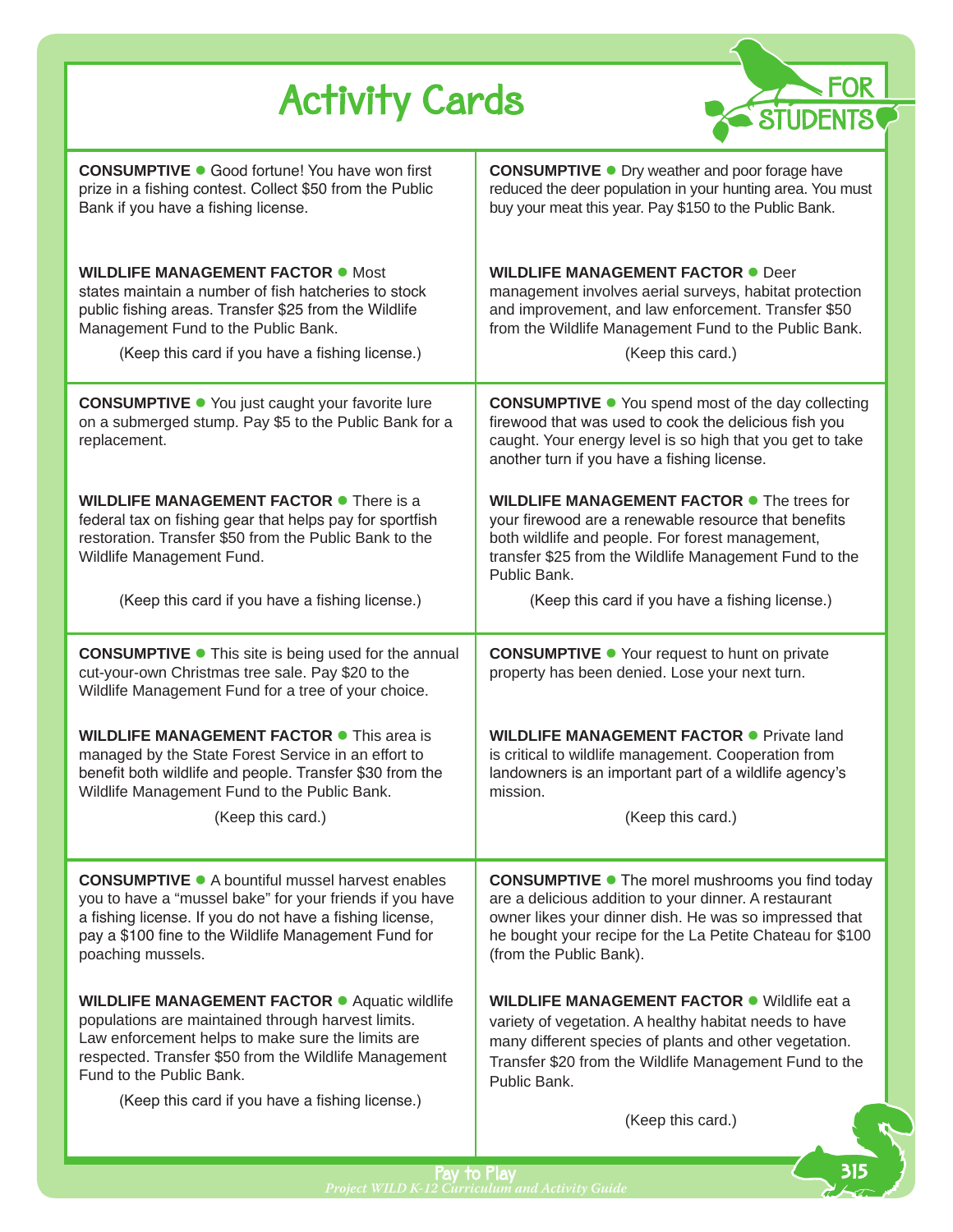| FOR,<br><b>Activity Cards</b><br><b>STUDENTS</b>                                                                                                                                                                                                                                                                                                                                |                                                                                                                                                                                                                                                                                                                              |  |
|---------------------------------------------------------------------------------------------------------------------------------------------------------------------------------------------------------------------------------------------------------------------------------------------------------------------------------------------------------------------------------|------------------------------------------------------------------------------------------------------------------------------------------------------------------------------------------------------------------------------------------------------------------------------------------------------------------------------|--|
| <b>CONSUMPTIVE ·</b> Pay \$20 to the Wildlife Manage-<br>ment Fund for a firewood permit. Receive \$100 from the<br>Public Bank for a cord of wood that you were able to cut<br>today on public land.                                                                                                                                                                           | <b>CONSUMPTIVE ·</b> A game warden observes you fishing.<br>If you do not have a fishing license, pay \$100 fine to the<br>Wildlife Management Fund.                                                                                                                                                                         |  |
| <b>WILDLIFE MANAGEMENT FACTOR • Timber harvests</b><br>affect wildlife in both positive and negative ways. Fire-<br>wood collection helps reduce the fuel load of future forest<br>fires. Harvesting also provides funding for public land<br>management agencies. Transfer \$100 from the Public<br>Bank to the Wildlife Management Fund for timber sale.<br>(Keep this card.) | <b>WILDLIFE MANAGEMENT FACTOR • Fishing license</b><br>fees pay for producing and stocking game fish and<br>other management activities. If you are fishing without<br>a license, you are literally stealing fish from licensed<br>anglers who have helped pay for them.<br>(Keep this card if you have a fishing license.)  |  |
| <b>CONSUMPTIVE •</b> You choose to keep a bass that is<br>below the legal size limit, and you get caught. Pay a \$50<br>fine to the Wildlife Management Fund.                                                                                                                                                                                                                   | <b>CONSUMPTIVE ● In spite of spending \$75 on</b><br>camouflage clothing to hunt turkey, you went home<br>empty-handed and ended up buying a frozen turkey for<br>\$25. Pay a total of \$100 to the Public Bank.                                                                                                             |  |
| WILDLIFE MANAGEMENT FACTOR . In heavily used<br>areas, wildlife managers impose regulations, such as<br>size limits, to ensure quality fishing opportunities. Size<br>limits usually allow fish to reproduce at least once before<br>being taken.<br>(Do not keep this card.)                                                                                                   | <b>WILDLIFE MANAGEMENT FACTOR • Thanks to an</b><br>aggressive reintroduction program, turkey populations<br>have increased dramatically across the United States.<br>Transfer \$30 from the Wildlife Management Fund to the<br>Public Bank.<br>(Keep this card.)                                                            |  |
| <b>CONSUMPTIVE .</b> Because of a lack of funding<br>resulting from decreased license sales, this area is<br>closed. Move to the next square of the same type (move<br>to the next public or private square), and choose another<br>card.                                                                                                                                       | <b>CONSUMPTIVE</b> • An increase in the number of deer in<br>this area results in your bagging a deer on the first day<br>of hunting, saving you \$100 because you do not stay to<br>hunt the next day. Receive this savings from the Public<br>Bank if you have a hunting license.                                          |  |
| WILDLIFE MANAGEMENT FACTOR • A large portion<br>of the budget for most state wildlife agencies comes<br>from sales of hunting and fishing licenses. Transfer \$50<br>from the Wildlife Management Fund to the Public Bank.<br>(Do not keep this card.)                                                                                                                          | <b>WILDLIFE MANAGEMENT FACTOR .</b> Managing<br>deer populations is beneficial to wildlife and visitors.<br>Healthy habitat can support only a limited number of<br>deer. To manage deer, transfer \$40 from the Wildlife<br>Management Fund to the Public Bank.<br>(Keep this card.)                                        |  |
| <b>CONSUMPTIVE .</b> You left plastic bait containers and<br>excess fishing line at the lake. You receive a citation for<br>littering. Pay \$50 fine to the Public Bank.                                                                                                                                                                                                        | <b>CONSUMPTIVE ·</b> Farmer Jones plants a hedgerow for<br>wildlife. Your pheasant hunt on his land is successful.<br>Your romantic pheasant dinner for two saves you \$50.<br>Collect from the Public Bank if you have a hunting license.                                                                                   |  |
| <b>WILDLIFE MANAGEMENT FACTOR .</b> Litter and other<br>pollutants can harm wildlife. Educating the public is an<br>important part of wildlife management. Take \$40 out of<br>the Wildlife Management Fund for the education budget.<br>(Do not keep this card.)                                                                                                               | <b>WILDLIFE MANAGEMENT FACTOR •</b> Farmers can<br>do many things to benefit wildlife including planting<br>hedgerows, protecting wetlands, and delaying mowing<br>until after nesting seasons. To date, Pheasants Forever<br>provides funding to farmers to protect thousands of<br>acres of farmland for wildlife habitat. |  |
|                                                                                                                                                                                                                                                                                                                                                                                 | (Keep this card if you have a hunting license.)                                                                                                                                                                                                                                                                              |  |

r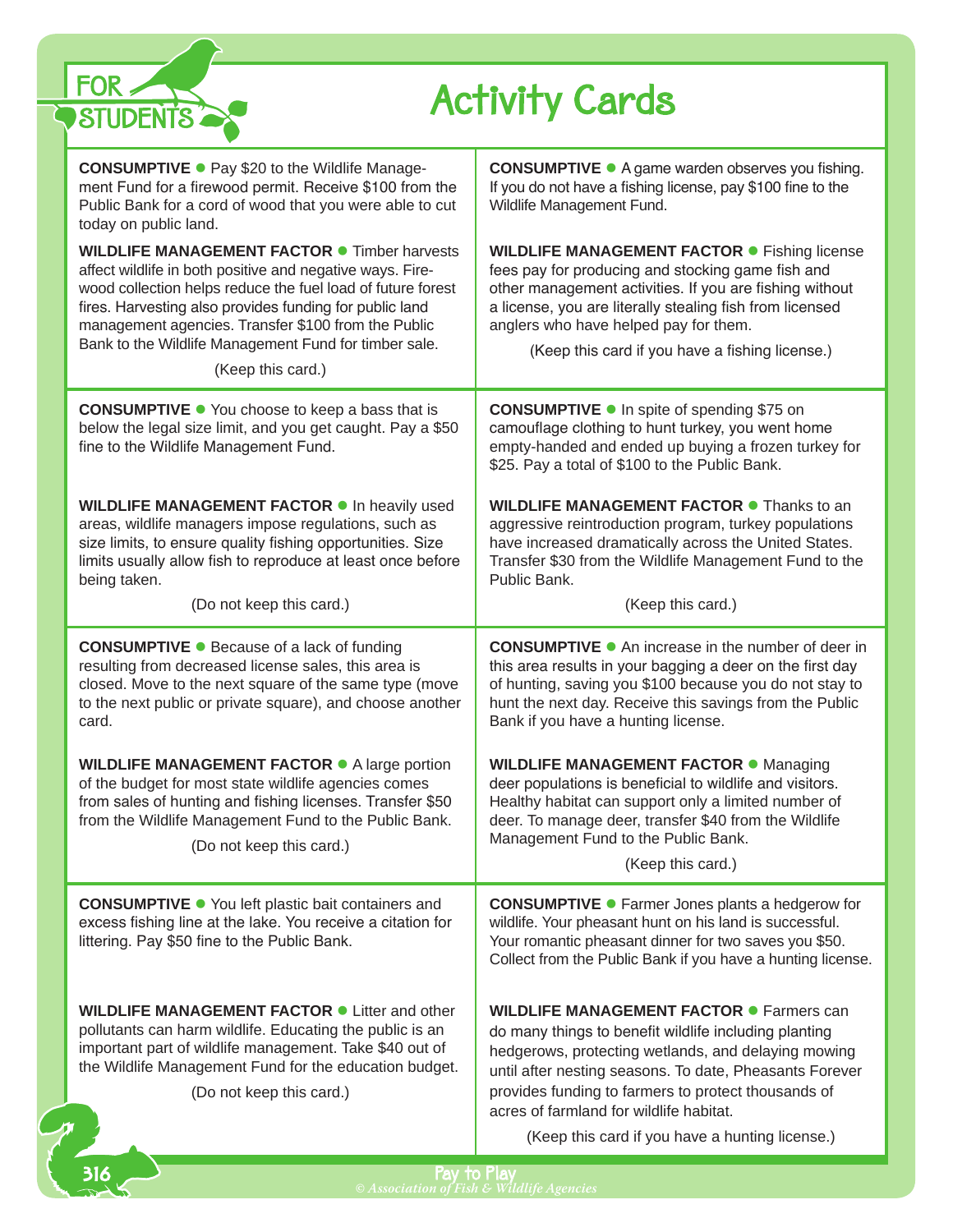| <b>Activity Cards</b>                                                                                                                                                                                                                                                       |                                                                                                                                                                                                                                                                                                                                        |
|-----------------------------------------------------------------------------------------------------------------------------------------------------------------------------------------------------------------------------------------------------------------------------|----------------------------------------------------------------------------------------------------------------------------------------------------------------------------------------------------------------------------------------------------------------------------------------------------------------------------------------|
| <b>CONSUMPTIVE •</b> You travel to River Glen Resort to<br>fish in their private trout ponds. You land a four-pound<br>brown trout! Pay \$15 to the Public Bank for the privilege<br>of fishing here. Your fishing license is not needed at this<br>private lake.           | <b>NONCONSUMPTIVE •</b> You walk onto private property<br>hoping for a glance at a rare bird, but you forgot to ask<br>permission. Pay \$100 to the Public Bank for trespassing.                                                                                                                                                       |
| WILDLIFE MANAGEMENT FACTOR . Although it cost<br>\$15 to fish here, private fishing lakes are not managed<br>by state wildlife agencies. Therefore, the cost of your<br>fishing license did not cover the fee.<br>(Do not keep this card.)                                  | <b>WILDLIFE MANAGEMENT FACTOR .</b> Whether you<br>are a consumptive or nonconsumptive user, you must<br>ask permission to enter private land.<br>(Do not keep this card.)                                                                                                                                                             |
| <b>NONCONSUMPTIVE •</b> Pay a \$25 access fee to the<br>Wildlife Management Fund to view wildlife in your<br>favorite state wildlife area.                                                                                                                                  | <b>NONCONSUMPTIVE •</b> Your tax bill has gone up to pay<br>for free access to public land (e.g., U.S. Forest Service).<br>Pay \$100 to the Wildlife Management Fund.                                                                                                                                                                  |
| <b>WILDLIFE MANAGEMENT FACTOR · Managing</b><br>current wildlife areas is a lot like farming and involves<br>planting and thinning, fencing, and even constructing<br>roads. Transfer \$50 from the Wildlife Management Fund<br>to the Public Bank.<br>(Keep this card.)    | <b>WILDLIFE MANAGEMENT FACTOR • Public lands are</b><br>managed in a multiple-use manner. A portion of the cost<br>for managing these lands helps wildlife. Transfer \$30<br>from the Wildlife Management Fund to the Public Bank.<br>(Keep this card.)                                                                                |
| NONCONSUMPTIVE . Today is Memorial Day. Your<br>favorite public campground is full. Move to the nearest<br>private area, and pay a \$20 camping fee to the Public<br>Bank. DO NOT draw an additional card for moving to<br>this site.                                       | <b>NONCONSUMPTIVE • This area was featured in a</b><br>recent newspaper article, resulting in increased use. You<br>choose not to hike and camp as planned because of<br>overcrowding. You have lost \$50 in travel costs. Pay this<br>\$50 to the Public Bank.                                                                        |
| WILDLIFE MANAGEMENT FACTOR • To reduce bear<br>problems in campgrounds, special garbage containers<br>have been designed and installed. Transfer \$10 from the<br>Wildlife Management Fund to the Public Bank.<br>(Keep this card.)                                         | <b>WILDLIFE MANAGEMENT FACTOR .</b> Public land<br>managers must balance the needs of wildlife and<br>visitors. Transfer \$20 from the Wildlife Management<br>Fund to the Public Bank to pay for research to identify<br>and protect critical wildlife habitat such as fawning and<br>nesting areas.<br>(Keep this card.)              |
| NONCONSUMPTIVE . Today is the first day of hunting<br>season. This area is closed except to licensed hunters.<br>Return to your previous location if you do not have a<br>hunting license. DO NOT take another card for going to<br>your previous site.                     | <b>NONCONSUMPTIVE · OOPS!! While trying to get</b><br>a closer look at a bald eagle, you did not see the NO<br>TRESPASSING sign. Pay the \$50 fine to the Public<br>Bank.                                                                                                                                                              |
| <b>WILDLIFE MANAGEMENT FACTOR • Different areas</b><br>are often managed for different wildlife recreation<br>opportunities. Not all wildlife areas provide recreation.<br>Some are managed to protect critical habitat.<br>(Keep this card if you have a hunting license.) | <b>WILDLIFE MANAGEMENT FACTOR . The</b><br>Endangered Species Act (1973) provides federal funds<br>and protection for endangered species. These funds<br>protect habitat and provide money for research. To<br>protect endangered species, transfer \$50 from the<br>Wildlife Management Fund to the Public Bank.<br>(Keep this card.) |
|                                                                                                                                                                                                                                                                             |                                                                                                                                                                                                                                                                                                                                        |

τ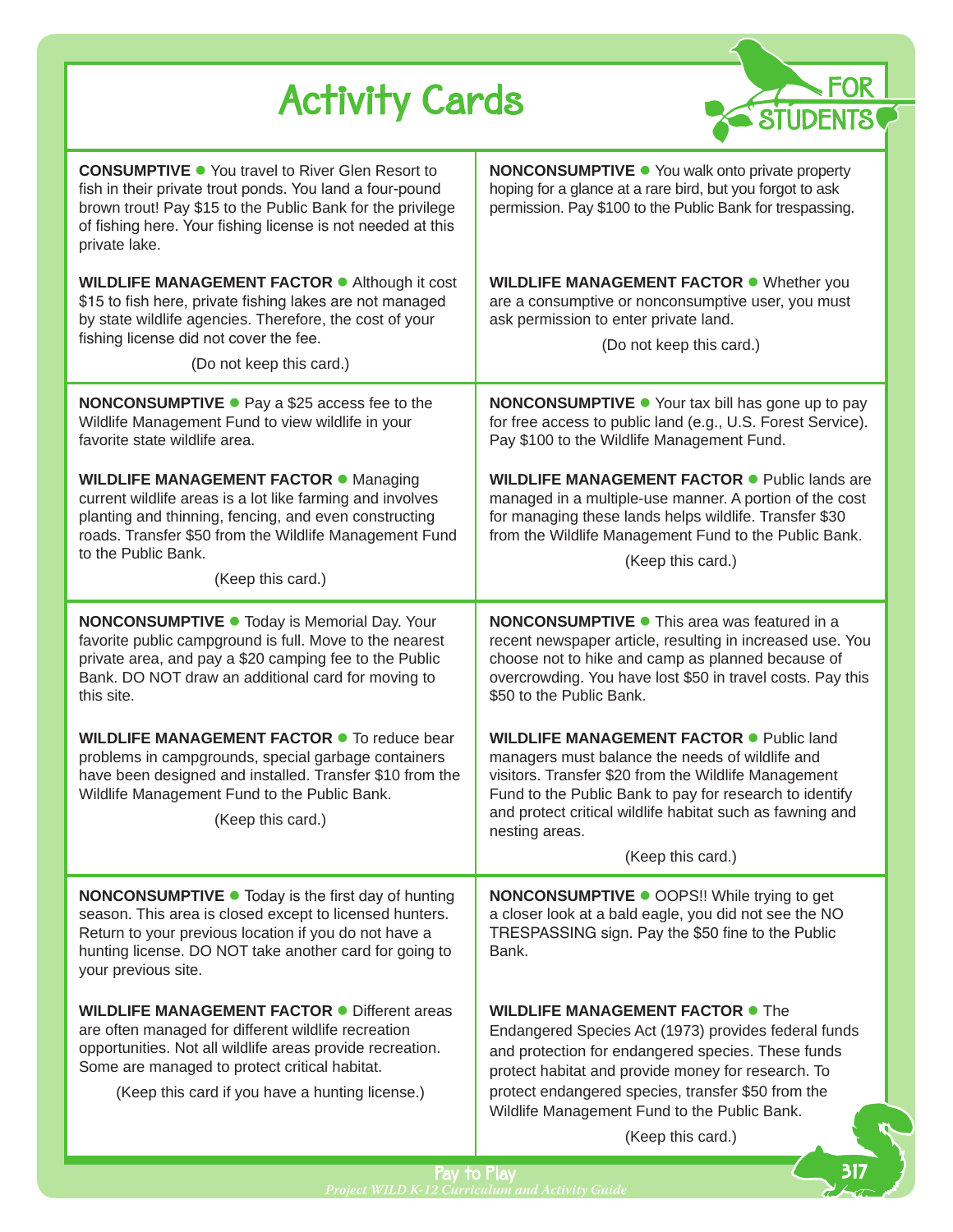| FOR <sub>2</sub><br><b>Activity Cards</b><br><b>STUDENTS</b>                                                                                                                                                                                                                   |                                                                                                                                                                                                                                                                                                                                                                           |  |
|--------------------------------------------------------------------------------------------------------------------------------------------------------------------------------------------------------------------------------------------------------------------------------|---------------------------------------------------------------------------------------------------------------------------------------------------------------------------------------------------------------------------------------------------------------------------------------------------------------------------------------------------------------------------|--|
| <b>NONCONSUMPTIVE •</b> The poem you wrote while rest-<br>ing in this natural area earns you \$100. Take your prize<br>money from the Public Bank.                                                                                                                             | <b>NONCONSUMPTIVE</b> • A new hiking trail opens near<br>your home. You save \$25 in transportation costs. Collect<br>\$25 from the Public Bank.                                                                                                                                                                                                                          |  |
| WILDLIFE MANAGEMENT FACTOR . The challenge<br>of wildlife management is to provide opportunities to enjoy<br>wildlife in different ways. Nature provides inspiration to<br>writers, artists, musicians, and religions.                                                         | <b>WILDLIFE MANAGEMENT FACTOR • Public land</b><br>managers hire trail maintenance crews to build and<br>maintain hiking trails. Transfer \$25 from the Wildlife<br>Management Fund to the Public Bank.                                                                                                                                                                   |  |
| (Keep this card.)                                                                                                                                                                                                                                                              | (Keep this card.)                                                                                                                                                                                                                                                                                                                                                         |  |
| <b>NONCONSUMPTIVE •</b> You have won \$50 in a wildlife<br>photography contest. Collect your winnings from the<br>Public Bank.                                                                                                                                                 | <b>NONCONSUMPTIVE •</b> You did not realize how much<br>smog had reduced the visibility on a wildlife photography<br>trip. You lose the \$20 it cost you to travel to this site. Pay<br>this \$20 to the Public Bank.                                                                                                                                                     |  |
| <b>WILDLIFE MANAGEMENT FACTOR • Wildlife is</b><br>managed for all types of uses. Game management<br>money also supports wildlife viewing. Transfer \$20 from<br>the Wildlife Management Fund to the Public Bank.<br>(Keep this card.)                                         | <b>WILDLIFE MANAGEMENT FACTOR •</b> For many,<br>wildlife serves as an inspiration for art and other<br>means of creative expression. Without effective<br>wildlife management, one may not be able to enjoy<br>such activities. Money collected for license fees helps<br>pay for those benefits. Transfer \$20 from the Wildlife<br>Management Fund to the Public Bank. |  |
|                                                                                                                                                                                                                                                                                | (Keep this card.)                                                                                                                                                                                                                                                                                                                                                         |  |
| <b>NONCONSUMPTIVE •</b> A birding club just put up a new<br>observational blind, saving you time in spotting your<br>favorite waterfowl. Join the National Audubon Society.<br>Pay \$25 to the Wildlife Management Fund, and take<br>another turn.                             | NONCONSUMPTIVE . You win \$100 for obtaining a<br>conservation easement on old growth forest land. Keep<br>it or donate a portion to The Nature Conservancy. (If you<br>choose to donate some of your winnings, put them into<br>the Wildlife Management Fund.)                                                                                                           |  |
| WILDLIFE MANAGEMENT FACTOR • For more than a<br>century, the National Audubon Society has been actively<br>involved in bird research and education. Organizations<br>like the National Audubon Society may choose to give<br>grants to wildlife agencies.<br>(Keep this card.) | <b>WILDLIFE MANAGEMENT FACTOR • The Nature</b><br>Conservancy, Ducks Unlimited, the Rocky Mountain Elk<br>Foundation, and other nonprofit organizations contribute<br>millions of dollars annually toward land acquisition and<br>protection for wildlife. Transfer \$100 from the Public<br>Bank to the Wildlife Management Fund.                                        |  |
|                                                                                                                                                                                                                                                                                | (Keep this card.)                                                                                                                                                                                                                                                                                                                                                         |  |
| <b>NONCONSUMPTIVE .</b> You take your family of five to<br>picnic in a state park. If you do not have a current parks<br>pass, pay the \$5 entrance fee times five individuals for a<br>total of \$25 to the Wildlife Management Fund.                                         | <b>NONCONSUMPTIVE ● Because of extreme weather</b><br>conditions, your guided snowmobile tour of this area has<br>been cancelled. You lose the \$50 down payment (no<br>refunds). Pay this amount to the Public Bank.                                                                                                                                                     |  |
| <b>WILDLIFE MANAGEMENT FACTOR •</b> An entrance fee<br>is one of the few ways that nonconsumptive users are<br>required to contribute to wildlife management.<br>(Keep this card.)                                                                                             | <b>WILDLIFE MANAGEMENT FACTOR •</b> Especially<br>in winter when food is limited, recreation can have<br>an adverse effect on wildlife. Wildlife managers may<br>limit public access to certain areas and may have to                                                                                                                                                     |  |
|                                                                                                                                                                                                                                                                                | supplement wildlife food supplies during harsh weather.<br>Transfer \$25 from the Wildlife Management Fund to the<br>Public Bank.                                                                                                                                                                                                                                         |  |
|                                                                                                                                                                                                                                                                                | (Keep this card.)                                                                                                                                                                                                                                                                                                                                                         |  |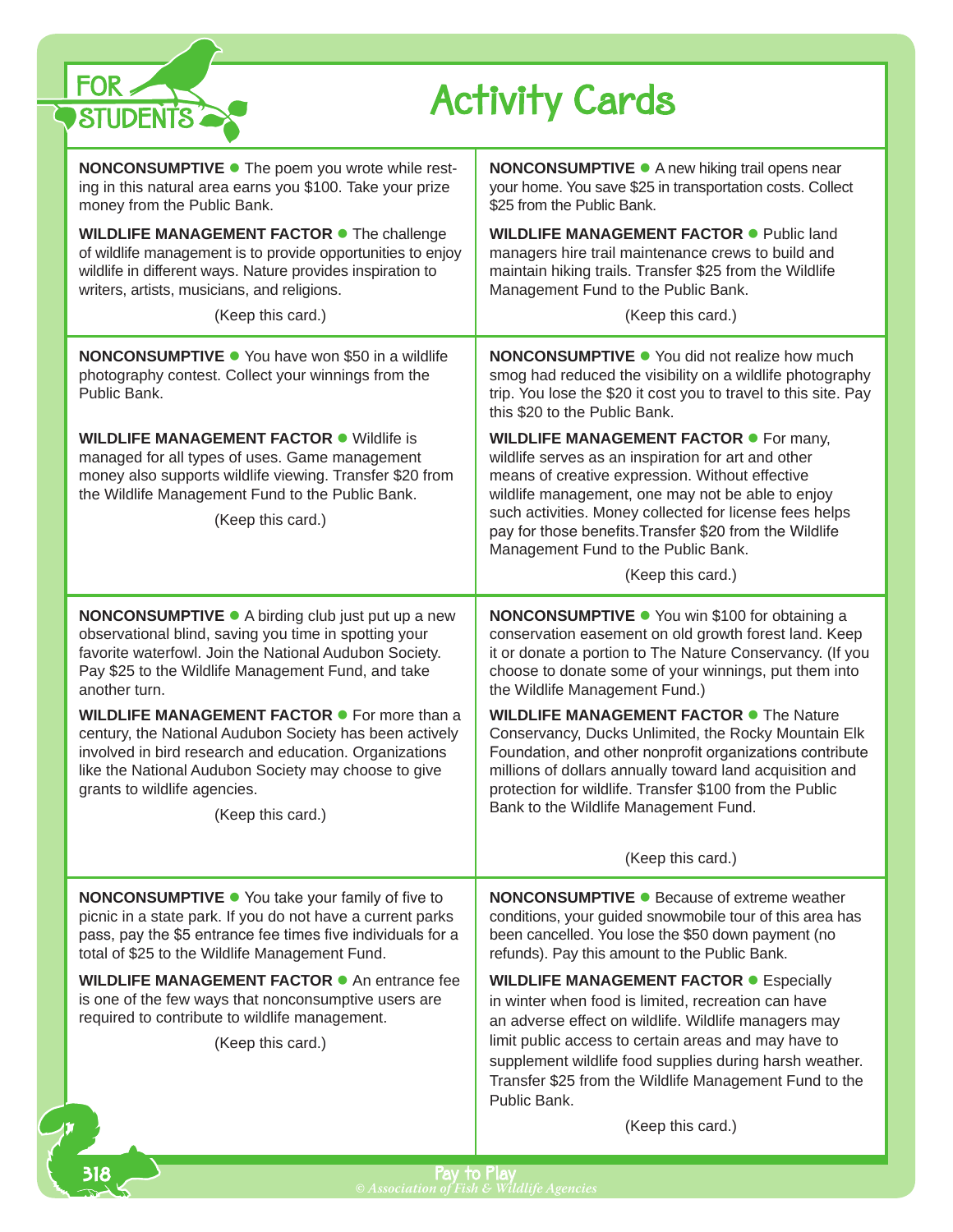| <b>Activity Cards</b><br><b>STUDENTS</b>                                                                                                                                                                                                                                                     |                                                                                                                                                                                                                                                                                                      |
|----------------------------------------------------------------------------------------------------------------------------------------------------------------------------------------------------------------------------------------------------------------------------------------------|------------------------------------------------------------------------------------------------------------------------------------------------------------------------------------------------------------------------------------------------------------------------------------------------------|
| <b>NONCONSUMPTIVE ·</b> Today's canoe trip was fantas-<br>tic! Show your appreciation by "adopting" a portion of the<br>river. Pay \$25 to the Wildlife Management Fund in an<br>effort to support this cleanup program.                                                                     | <b>NONCONSUMPTIVE •</b> You have received a citation for<br>littering. Pay a \$50 fine to the Public Bank.                                                                                                                                                                                           |
| <b>WILDLIFE MANAGEMENT FACTOR • Rivers and</b><br>streams are important to all wildlife species and must<br>be managed for the benefit of both wildlife and people.<br>Transfer \$25 from the Wildlife Management Fund to the<br>Public Bank.<br>(Keep this card.)                           | <b>WILDLIFE MANAGEMENT FACTOR • Litter and other</b><br>pollutants can harm animals. Educating the public is an<br>important part of wildlife management. Take \$40 out of<br>the Wildlife Management Fund for the education budget.<br>(Do not keep this card.)                                     |
| <b>NONCONSUMPTIVE ·</b> A game warden observes your<br>dog chasing a fawn. Pay a \$100 fine to the Wildlife<br>Management Fund.                                                                                                                                                              | <b>NONCONSUMPTIVE •</b> You donate \$100 to The Nature<br>Conservancy to purchase important land used as a<br>prairie chicken breeding ground. Pay \$100 to the Wildlife<br>Management Fund.                                                                                                         |
| <b>WILDLIFE MANAGEMENT FACTOR • Pet dogs</b><br>and cats can have serious impacts on wildlife. Dogs<br>occasionally kill deer and other wildlife. One study<br>estimated that house cats kill over six million birds every<br>day in the U.S. on average.<br>(Do not keep this card.)        | <b>WILDLIFE MANAGEMENT FACTOR . Wildlife</b><br>management is a partnership between state wildlife<br>agencies and nonprofit organizations such as The<br>Nature Conservancy. The Nature Conservancy has<br>helped protect more than 119 million acres of habitat<br>worldwide.<br>(Keep this card.) |
| <b>NONCONSUMPTIVE •</b> The weather is so gorgeous<br>that you decide to extend your bird-watching trip. Take<br>another turn at this time.                                                                                                                                                  | <b>NONCONSUMPTIVE ●</b> You contribute \$25 of your tax<br>return to the nongame check-off on your tax form for<br>wildlife. Donate \$25 to the Wildlife Management Fund.                                                                                                                            |
| <b>WILDLIFE MANAGEMENT FACTOR · Many state</b><br>wildlife agencies coordinate wildlife viewing programs.<br>Transfer \$50 from the Wildlife Management Fund to the<br>Public Bank.<br>(Keep this card.)                                                                                     | <b>WILDLIFE MANAGEMENT FACTOR · Many states</b><br>have a tax "check-off" on the state tax form that allows<br>taxpayers to contribute a portion of their tax return to<br>wildlife. Transfer \$50 from the Public Bank to the Wildlife<br>Management Fund.<br>(Keep this card.)                     |
| NONCONSUMPTIVE . You don't hunt or fish, but you<br>would like to contribute to wildlife management in your<br>state. Purchase a special "conservation" license plate for<br>your vehicle. Pay \$25 to the Wildlife Management Fund.                                                         |                                                                                                                                                                                                                                                                                                      |
| <b>WILDLIFE MANAGEMENT FACTOR • Many states</b><br>generate wildlife funds by issuing conservation license<br>plates for an extra fee. These special "designer-<br>type" plates generate millions of dollars per year for<br>endangered species and habitat protection.<br>(Keep this card.) |                                                                                                                                                                                                                                                                                                      |

Pay to Play *Project WILD K-12 Curriculum and Activity Guide*  319